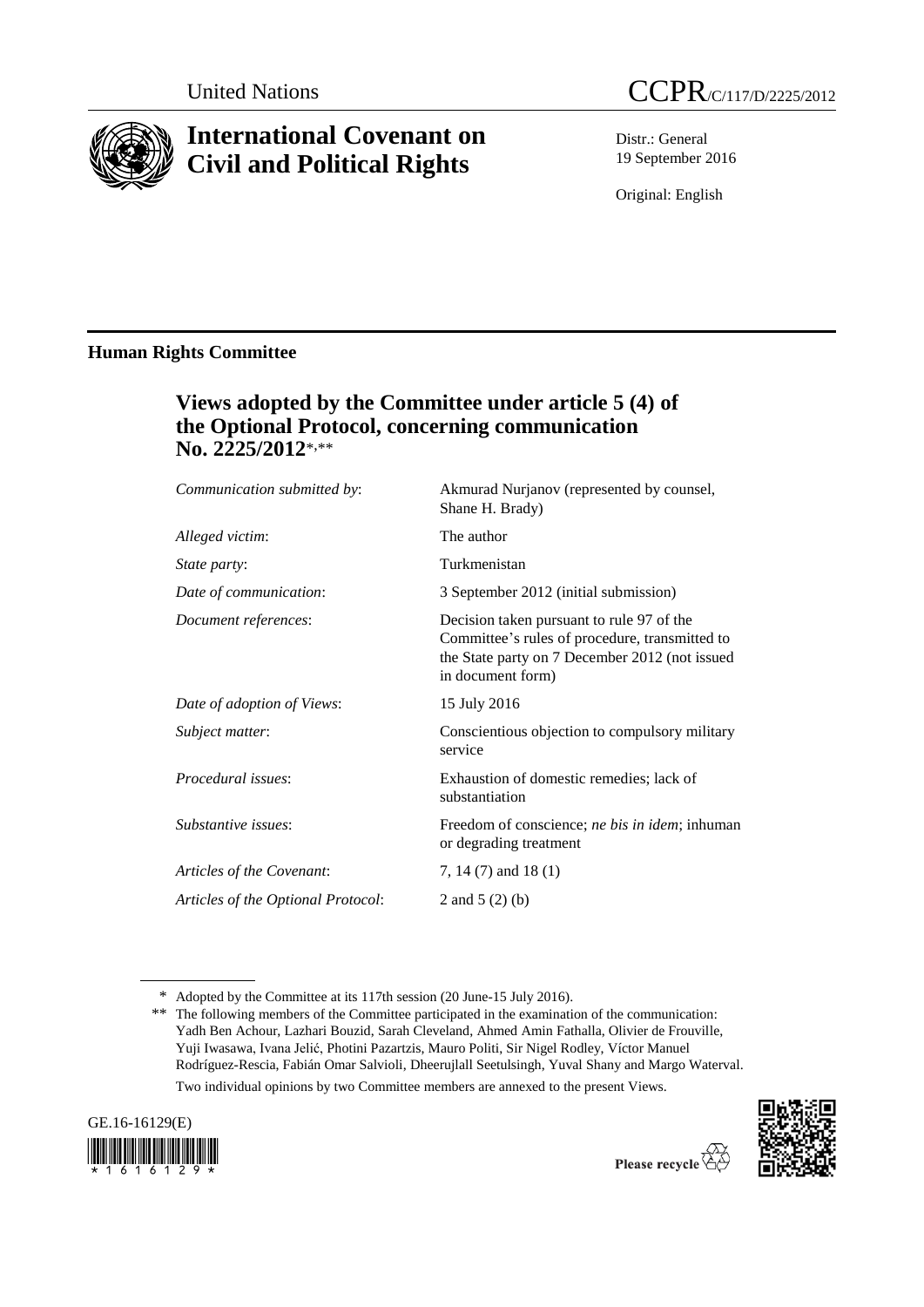1.1 The author of the communication is Akmurad Nurjanov, a national of Turkmenistan, born in 1993. He claims that the State party has violated his rights under articles 7, 14 (7) and 18 (1) of the Covenant. The Optional Protocol entered into force for Turkmenistan on 1 August 1997. The author is represented by counsel, Shane H. Brady.

1.2 In his initial submission, the author requested that the Committee seek assurances from the State party that as an interim measure it would not subject him to a second criminal prosecution<sup>1</sup> while his communication was pending before the Committee. On  $7$ December 2012, the Committee, acting through its Special Rapporteur on new communications and interim measures, decided not to accede to that request.

#### **The facts as submitted by the author**

2.1 The author is a Jehovah's Witness. He has never been charged with a criminal or administrative offence other than his criminal conviction as a conscientious objector.

2.2 On 13 April 2011, he was called by Azatlyk District Military Commissariat in the city of Ashgabat to perform his compulsory military service. In compliance with the summons, he met with representatives of the Military Commissariat and explained orally and in writing that as a Jehovah's Witness, his religious beliefs did not permit him to perform military service. The author's case was transmitted to the prosecutor's office. On an unspecified date, he was charged under article  $219(1)$  of the Criminal Code<sup>2</sup> for refusing to perform military service.

2.3 On 13 February 2012, the author was tried before Azatlyk District Court in the city of Ashgabat. He explained that his religious beliefs as a Jehovah's Witness did not permit him to directly or indirectly take up arms or learn warfare, but that he was willing to fulfil his civil obligations by performing alternative civilian service.<sup>3</sup> Azatlyk District Court convicted the author under article 219 (1) of the Criminal Code and handed down a conditional sentence with one year of probation and weekly monitoring by the police.<sup>4</sup>

2.4 The author did not appeal his conviction to a higher court. He submits that the courts in Turkmenistan have never ruled in favour of a conscientious objector to military service. Furthermore, the justice system in Turkmenistan is ineffective and lacks independence,

<sup>1</sup> Article 18 (4) of the Military Service and Military Duty Act permits repeated call-up for military service and stipulates that a person refusing military service is exempt from further call-up only after he has received and served two criminal sentences. See communication No. 2218/2012, *Abdullayev v. Turkmenistan*, Views adopted on 25 March 2015.

<sup>2</sup> Article 219 (1) of the Criminal Code provides that evasion of the draft for military service in the absence of legal grounds for exemption from such service shall be punished with correctional labour for up to two years or imprisonment for up to two years.

The Military Service and Military Duty Act does not recognize a person's right to exercise conscientious objection to military service and does not provide for any alternative military service. For recommendations received by Turkmenistan in the context of the Act, see, inter alia, the report of the Special Rapporteur on freedom of religion or belief on her mission to Turkmenistan (A/HRC/10/8/Add.4, para. 68) and the concluding observations of the Human Rights Committee on the initial report of Turkmenistan (CCPR/C/TKM/CO/1, para. 16).

<sup>4</sup> The relevant excerpt from the Azatlyk District Court decision of 13 February 2012 indicates that the Court found Akmurad Nurjanov guilty of committing the crime specified in article 219 (1) of the Criminal Code, and on that basis deprived him of freedom for two years; it applied article 68 of the Criminal Code, making that punishment a conditional sentence, and gave him one year of probation; and it required that during that time, Nurjanov not change his place of residence without permission from the authorities.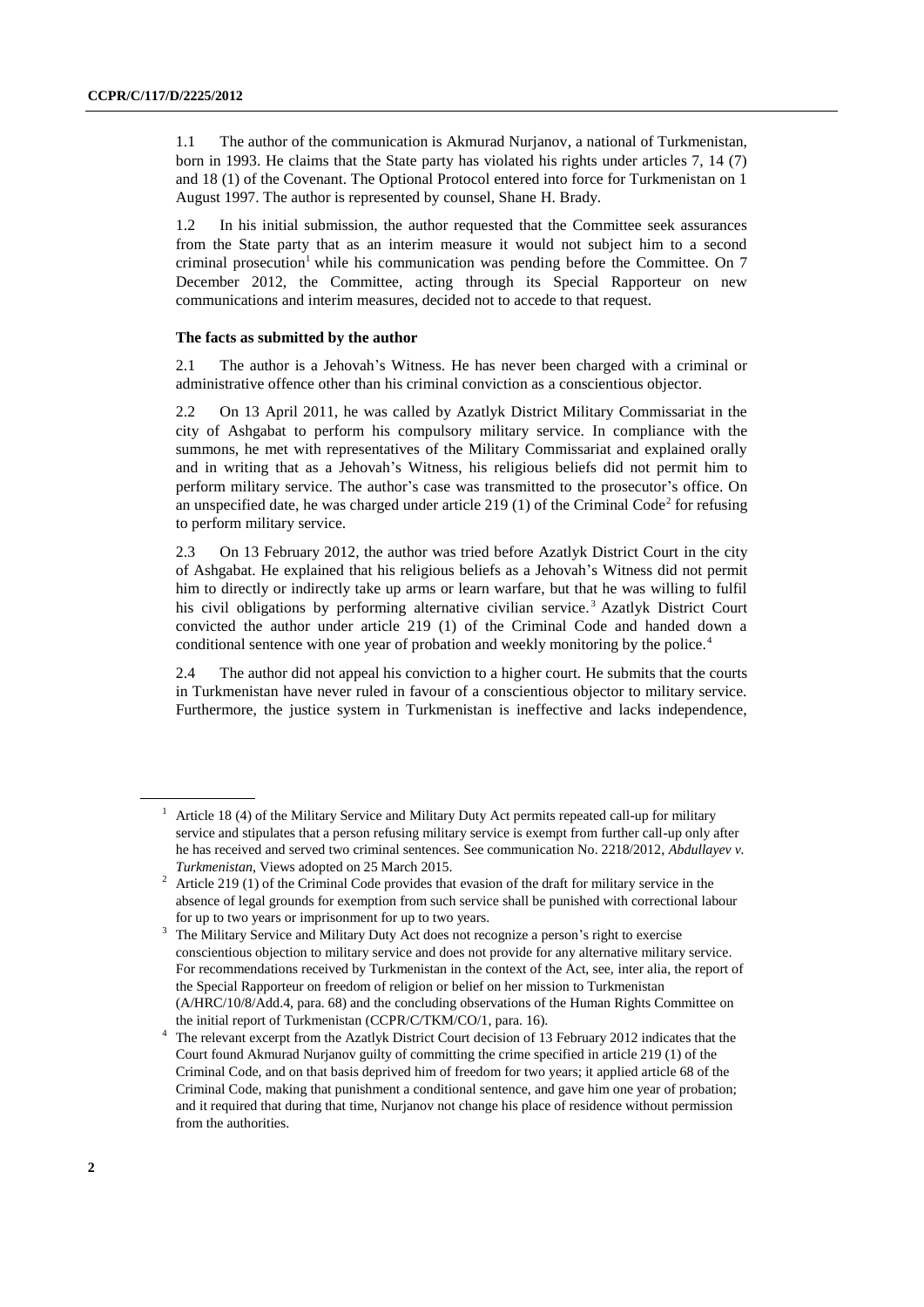therefore appealing his conviction would be futile and totally ineffective.<sup>5</sup> He thus maintains that he had exhausted "all reasonable domestic remedies" concerning the alleged violation of articles 7 and 18 (1) of the Covenant prior to filing his communication to the Committee.

2.5 In his additional submission of 27 May 2016, the author informed the Committee that he had again been prosecuted and convicted under article 219 (1) of the Criminal Code by Berkararlyk District Court in the city of Ashgabat, which had sentenced him to two years of "correctional labour" on 3 March 2015 (see paras. 6.1 and 6.2 below).

#### **The complaint**

3.1 The author claims that his prosecution and conviction on the ground of his genuinely held religious beliefs expressed in his conscientious objection to military service in itself constitutes inhuman or degrading treatment within the meaning of article 7 of the Covenant.

3.2 The author also claims that his prosecution and conviction for refusing to perform compulsory military service owing to his religious beliefs and conscientious objection have violated his rights under article 18  $(1)$  of the Covenant.<sup>6</sup> He notes that he repeatedly informed the Turkmen authorities that he was willing to fulfil his civic duty by performing genuine alternative service; however, the State party's legislation does not provide for the possibility of performing alternative service.

3.3 The author requests that the Committee direct the State party to: (a) acquit him of the charges under article 219 (1) of the Criminal Code and to expunge his criminal record; (b) provide him with appropriate compensation for the non-pecuniary damages suffered as a result of his conviction; and (c) provide him with appropriate monetary compensation for the legal expenses incurred in submitting his communication to the Committee.

3.4 In his additional submission of 27 May 2016, the author claimed that his second prosecution and conviction under article 219 (1) of the Criminal Code by Berkararlyk District Court on 3 March 2015 had violated his right under article 14 (7) of the Covenant not to be tried and punished twice for his conscientious objection to compulsory military service.

#### **State party's observations on admissibility and the merits**

4. On 17 March 2014, the State party submitted its observations on admissibility and the merits. The State party informs the Committee that the author's case was carefully considered by the relevant law enforcement bodies of Turkmenistan and no reason was found to appeal the court's decision. The criminal offence committed by the author was determined accurately according to the Criminal Code of Turkmenistan. Under article 41 of the Constitution, protecting Turkmenistan is the sacred duty of every citizen and general conscription is compulsory for male citizens. The author did not meet the criteria of persons eligible to be exempted from military service, as provided for under article 18 of the Military Service and Military Duty Act.<sup>7</sup>

<sup>5</sup> The author refers to the European Court of Human Rights, *Kolesnik v. Russia* (application No. 26876/08), judgment of 17 June 2010, paras. 54-58, 68, 69 and 73, and the Committee against Torture, concluding observations on the initial report of Turkmenistan (CAT/C/TKM/CO/1), para. 10.

<sup>6</sup> See, for example, communications Nos. 1853/2008 and 1854/2008, *Atasoy and Sarkut v. Turkey*, Views adopted on 29 March 2012, paras. 10.4 and 10.5.

<sup>7</sup> Article 18 of the Military Service and Military Duty Act, as amended on 25 September 2010, stipulates that the following citizens shall be exempted from military service: (1) those who have been declared unfit for military service for health reasons; (2) those who have performed military service; (3) those who have performed military or another form of service in the armed forces of another State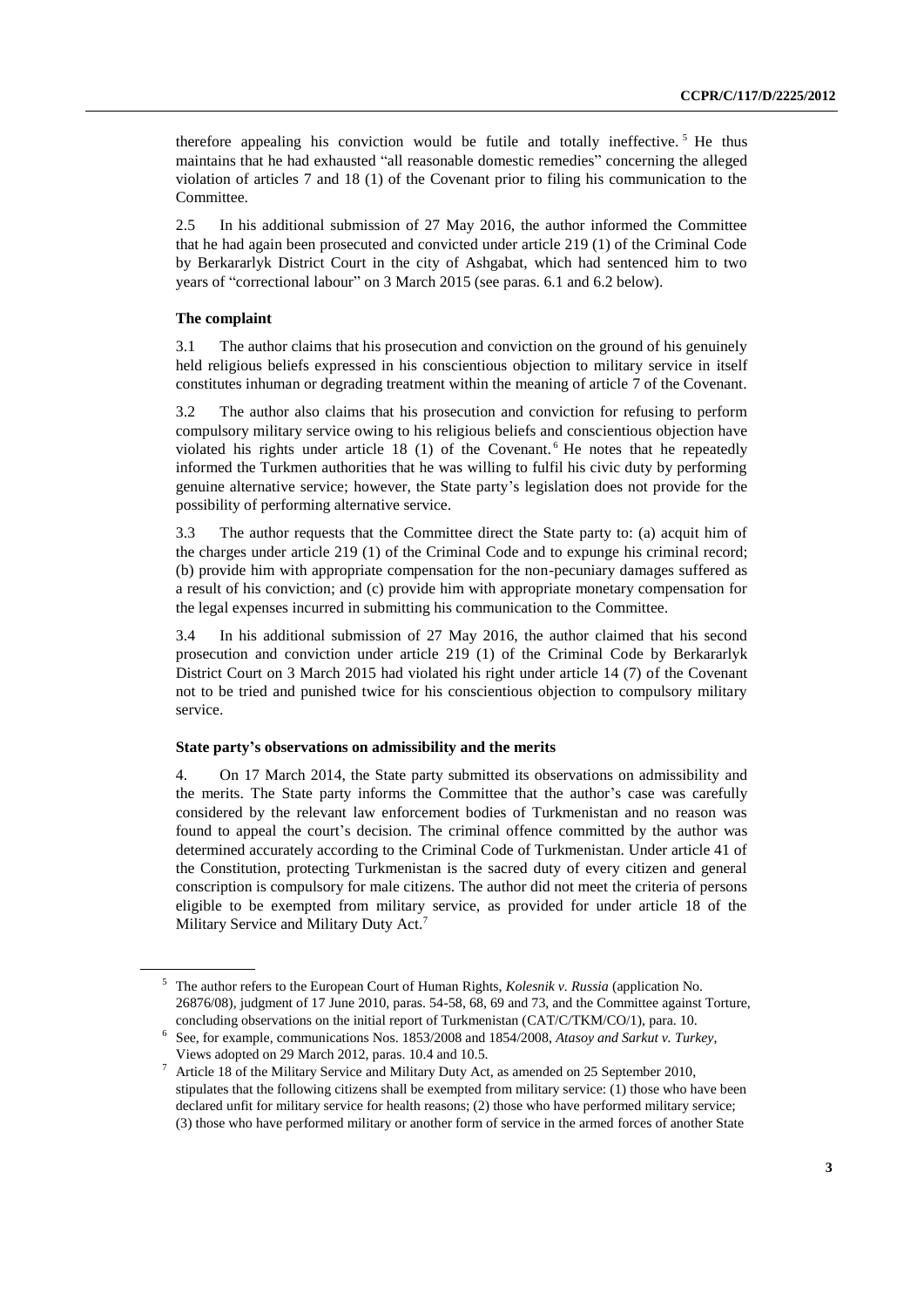#### **Author's comments on the State party's observations**

5.1 On 14 May 2014, the author noted that in its submission on admissibility and the merits, the State party did not disagree with any of the facts set out in the communication. The only attempted justification raised by the State party was its assertion that the author had been convicted as a conscientious objector to military service because he did not qualify for an exemption from military service under article 18 of the Military Service and Military Duty Act. According to the author, the State party's submission shows total disregard for its commitments under article 18 of the Covenant and the Committee's jurisprudence, which upholds the right to conscientious objection to military service. Furthermore, the State party did not contest the author's allegations that he had suffered inhuman and degrading treatment, contrary to article 7 of the Covenant.

5.2 The author requests that the Committee conclude that his prosecution and conviction violated his rights under articles 7 and 18 (1) of the Covenant.

#### **Author's additional submissions**

6.1 On 27 May 2016, the author informed the Committee that he had again been prosecuted and convicted under article 219 (1) of the Criminal Code by Berkararlyk District Court in the city of Ashgabat, which had sentenced him to two years of "correctional labour" on 3 March 2015. He had not been imprisoned and had instead been ordered to pay 20 per cent of his salary to the State budget for the term of his imprisonment, which amounted to 107 manats (approximately US\$ 30.50) a month. The author had not appealed that decision because the Turkmen courts have rejected all appeals filed by conscientious objectors to military service. Furthermore, he did not want to risk filing an appeal in which the appeal court might substitute his sentence of "correctional labour" with imprisonment.

6.2 The author requests that the Committee find that his second criminal prosecution and conviction violated his right under article 14 (7) of the Covenant not to be tried and punished twice for refusing to perform military service.

#### **State party's additional submissions**

7.1 On 1 July 2016, the State party submitted that the author's additional submission of 27 May 2016 had been examined by the Supreme Court in the exercise of supervisory powers. On the facts, it recalls that the author's conviction by Berkararlyk District Court in the city of Ashgabat on 3 March 2015 was not reviewed in cassation proceedings. With reference to the judgment, the State party submits that the author was called up by Berkararlyk District Military Commissariat to perform his compulsory military service in the autumn of 2014. On 22 December 2014, he was declared fit for non-combatant military service. He evaded military service in violation of article 41 of the Constitution, without any of the legal grounds for exemption from military service listed in article 8 (2) of the Military Service and Military Duty Act. In addition to the author's own admission of guilt during the court hearing, his guilt under article 219 (1) of the Criminal Code was also established on the basis of witness statements, the author's written refusal to perform

in accordance with international agreements entered into by Turkmenistan; (4) those who have been convicted twice of committing a minor crime or convicted of a crime of medium gravity, a grave crime or an especially grave crime; (5) citizens with an academic degree, approved in accordance with the legislation of Turkmenistan; (6) sons or brothers of those who died as a result of carrying out military duties during military service or military training; and (7) sons or brothers of those who, as a result of a disease contracted as a consequence of a wound or as a result of injury or contusion, have died within one year from the day of discharge from military service (after completion of military training) or of those who, as a result of performing military service, have become disabled during military service or military training.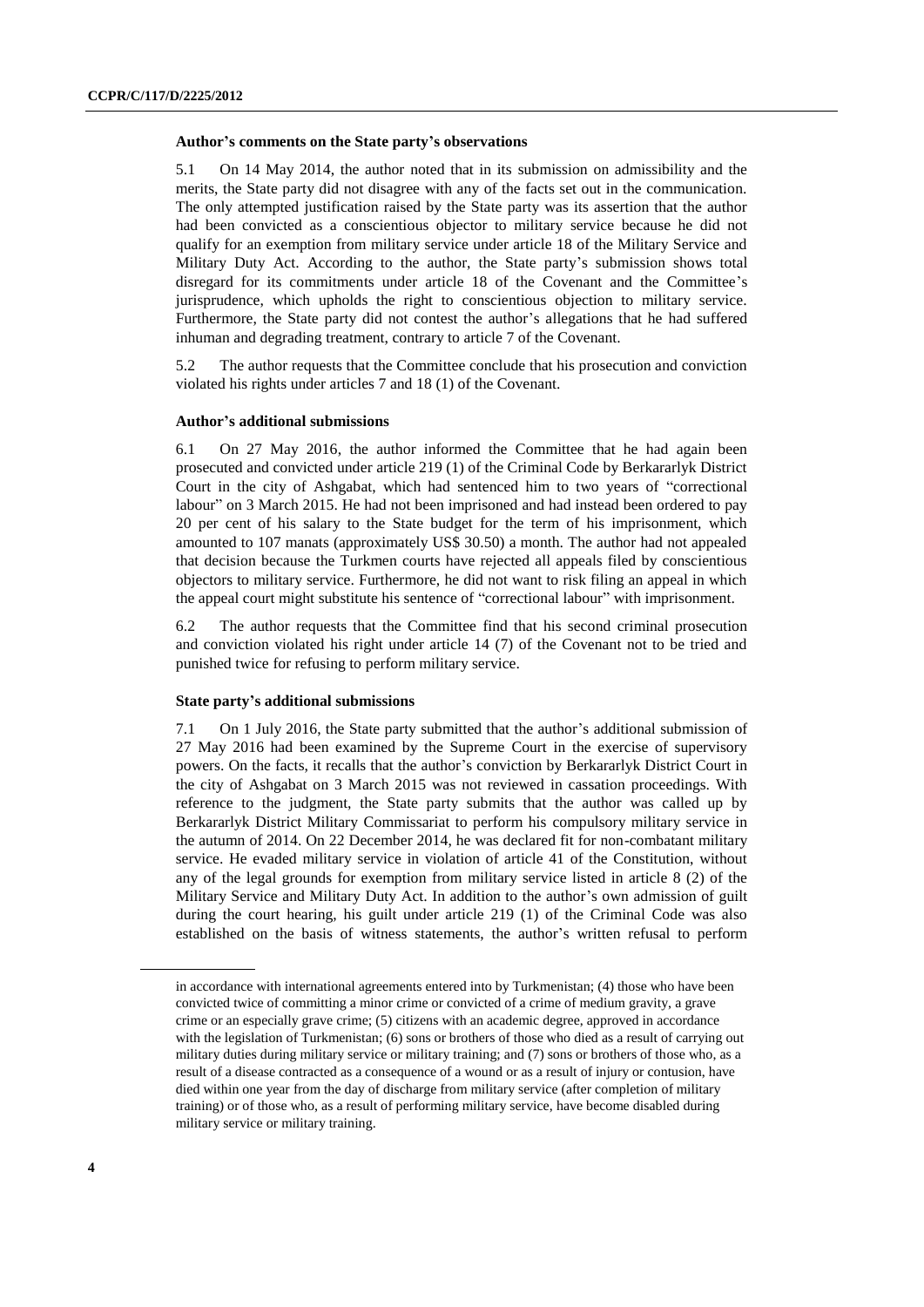military service submitted by him to Berkararlyk District Military Commissariat on 22 December 2014 and other evidence examined during the court hearing.

7.2 The State party argues that the author's claim of having been convicted twice for the same offence is unfounded. According to article 3 (8) of the Criminal Code, no one can be held criminally liable twice for the same offence. Pursuant to articles 17 (1) and 18 (4) of the Military Service and Military Duty Act, the author's conviction in 2012 under article 219 (1) of the Criminal Code is not a ground for absolving him from military service until he turns 27. Furthermore, he cannot be absolved from criminal liability for having committed an analogous offence in 2014, because those criminal offences were committed at different points in time and comprise separate corpus delicti. Therefore, the author can be held criminally liable for each of those offences.

7.3 In light of the above, the State party argues that there are no grounds to initiate the setting aside or amendment of the judgments handed down in relation to the author.

#### **Issues and proceedings before the Committee**

#### *Consideration of admissibility*

8.1 Before considering any claim contained in a communication, the Committee must decide, in accordance with rule 93 of its rules of procedure, whether the case is admissible under the Optional Protocol.

8.2 The Committee has ascertained, as required under article 5 (2) (a) of the Optional Protocol, that the same matter is not being examined under another procedure of international investigation or settlement.

8.3 The Committee recalls its jurisprudence to the effect that authors must avail themselves of all domestic remedies in order to fulfil the requirement of article 5 (2) (b) of the Optional Protocol, insofar as such remedies appear to be effective in the given case and are de facto available to the authors.<sup>8</sup> The Committee notes the author's assertion that there are no effective remedies available to him in the State party with regard to his claims under articles 7, 14 (7) and 18 (1) of the Covenant.<sup>9</sup> The Committee also notes the State party's assertion that the author's case had been carefully considered by the relevant law enforcement bodies of Turkmenistan and no reason had been found to appeal the court's decision and that the State party has not contested the author's argumentation concerning the exhaustion of domestic remedies. In these circumstances, the Committee considers that it is not precluded by article 5 (2) (b) of the Optional Protocol from examining the communication.

8.4 With regard to the author's claim that his prosecution and conviction on the ground of his genuinely held religious beliefs expressed in his conscientious objection to military service in itself constitutes inhuman or degrading treatment within the meaning of article 7 of the Covenant, the Committee notes that he has failed to provide any substantiation in support of his claim and, consequently, considers this part of the communication inadmissible under article 2 of the Optional Protocol.

<sup>8</sup> See, for example, communication No. 2097/2011, *Timmer v. the Netherlands*, Views adopted on 24 July 2014, para. 6.3.

<sup>9</sup> See communications No. 2221/2012, *Mahmud Hudaybergenov v. Turkmenistan*, Views adopted on 29 October 2015, para. 6.3; No. 2222/2012, *Ahmet Hudaybergenov v. Turkmenistan*, Views adopted on 29 October 2015, para. 6.3; and No. 2223/2012, *Japparow v. Turkmenistan*, Views adopted on 29 October 2015, para. 6.3.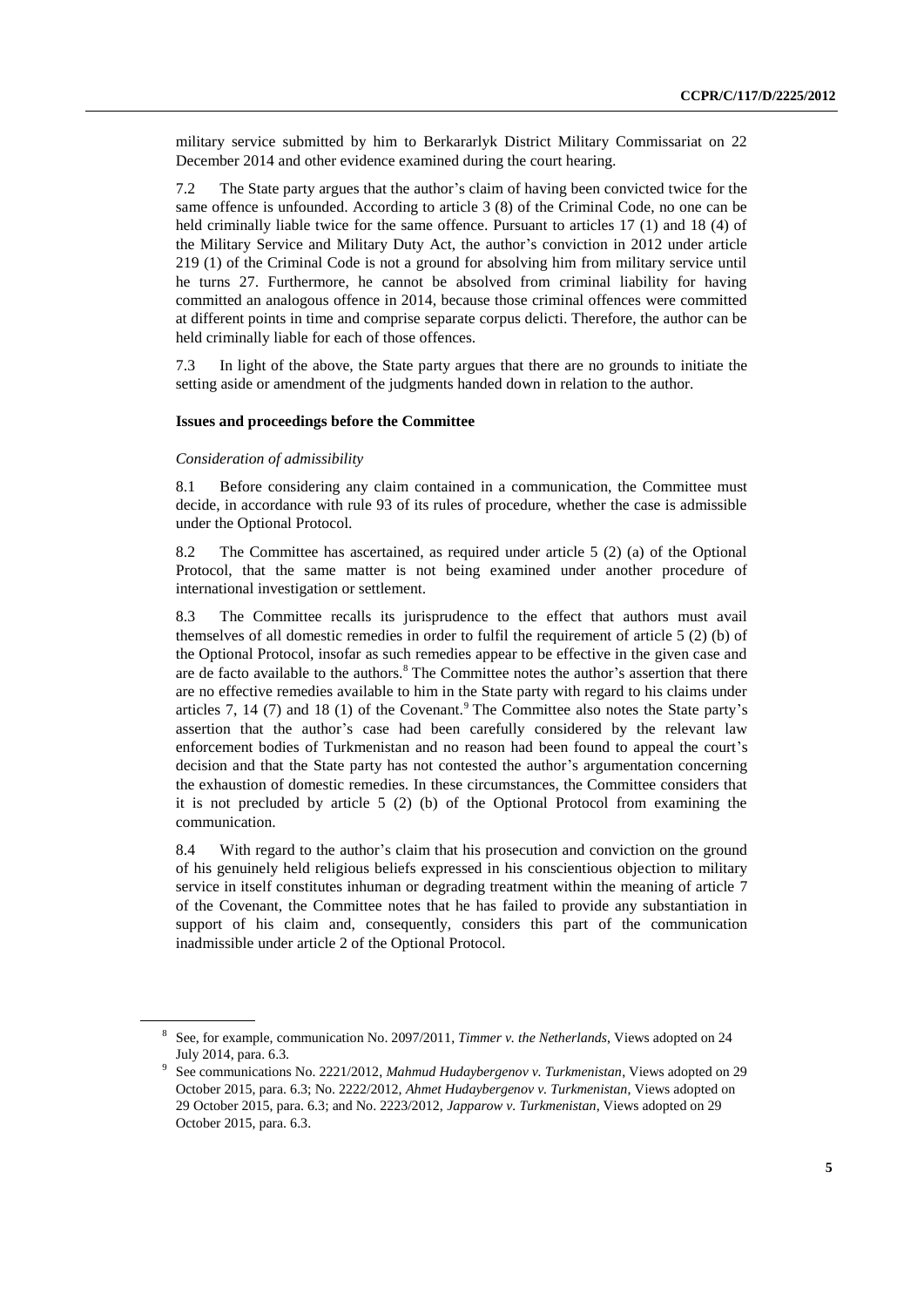8.5 The Committee considers that the author's claims under articles 14 (7) and 18 (1) of the Covenant are sufficiently substantiated for the purposes of admissibility, declares them admissible and proceeds to their examination on the merits.

#### *Consideration of the merits*

9.1 The Committee has considered the communication in the light of all the information made available to it by the parties, as provided for under article 5 (1) of the Optional Protocol.

9.2 The Committee notes the author's claim that his rights under article 18 (1) of the Covenant have been violated due to the absence in the State party of an alternative to compulsory military service, as a result of which his refusal to perform military service because of his religious beliefs led to his criminal prosecution and subsequent conviction. The Committee takes note of the State party's submission that the criminal offence committed by the author was determined accurately according to the Criminal Code of Turkmenistan and that pursuant to article 41 of the Constitution, the protection of Turkmenistan is the sacred duty of every citizen and that general conscription is compulsory for male citizens.

9.3 The Committee recalls its general comment No. 22 (1993) on freedom of thought, conscience or religion, in which it considers that the fundamental character of the freedoms enshrined in article 18 (1) is reflected in the fact that this provision cannot be derogated from, even in time of public emergency, as stated in article 4 (2) of the Covenant. The Committee recalls its prior jurisprudence stating that although the Covenant does not explicitly refer to a right of conscientious objection, such a right derives from article 18, inasmuch as the obligation to be involved in the use of lethal force may seriously conflict with the freedom of thought, conscience and religion.<sup>10</sup> The right to conscientious objection to military service inheres in the right to freedom of thought, conscience and religion. It entitles any individual to an exemption from compulsory military service if such service cannot be reconciled with that individual's religion or beliefs. The right must not be impaired by coercion. A State may, if it wishes, compel the objector to undertake a civilian alternative to military service, outside the military sphere and not under military command. The alternative service must not be of a punitive nature. It must be a real service to the community and compatible with respect for human rights.<sup>11</sup>

9.4 In the present case, the Committee considers that the author's refusal to be drafted for compulsory military service derives from his religious beliefs and that the author's subsequent conviction and sentence amounted to an infringement of his freedom of thought, conscience and religion in breach of article 18 (1) of the Covenant. In this context, the Committee recalls that repression of the refusal to be drafted for compulsory military service, exercised against persons whose conscience or religion prohibits the use of arms, is

<sup>10</sup> See communications Nos. 1321/2004 and 1322/2004, *Yeo-Bum Yoon and Myung-Jin Choi v. the Republic of Korea*, Views adopted on 3 November 2006, para. 8.3; No. 1786/2008, *Jong-nam Kim et al. v. the Republic of Korea*, Views adopted on 25 October 2012, para. 7.3; *Atasoy and Sarkut v. Turkey*, paras. 10.4 and 10.5; No. 2179/2012, *Young-kwan Kim et al. v. the Republic of Korea*, Views adopted on 15 October 2014, para. 7.4; *Abdullayev v. Turkmenistan*, para. 7.7; *Mahmud Hudaybergenov v. Turkmenistan*, para. 7.5; *Ahmet Hudaybergenov v. Turkmenistan*, para. 7.5; and *Japparow v. Turkmenistan*, para. 7.6.

<sup>&</sup>lt;sup>11</sup> See communications Nos. 1642-1741/2007, *Min-Kyu Jeong et al. v. the Republic of Korea*, Views adopted on 24 March 2011, para. 7.3; *Jong-nam Kim et al. v. the Republic of Korea*, para. 7.4; *Abdullayev v. Turkmenistan*, para. 7.7; *Mahmud Hudaybergenov v. Turkmenistan*, para. 7.5; *Ahmet Hudaybergenov v. Turkmenistan*, para. 7.5; and *Japparow v. Turkmenistan*, para. 7.6.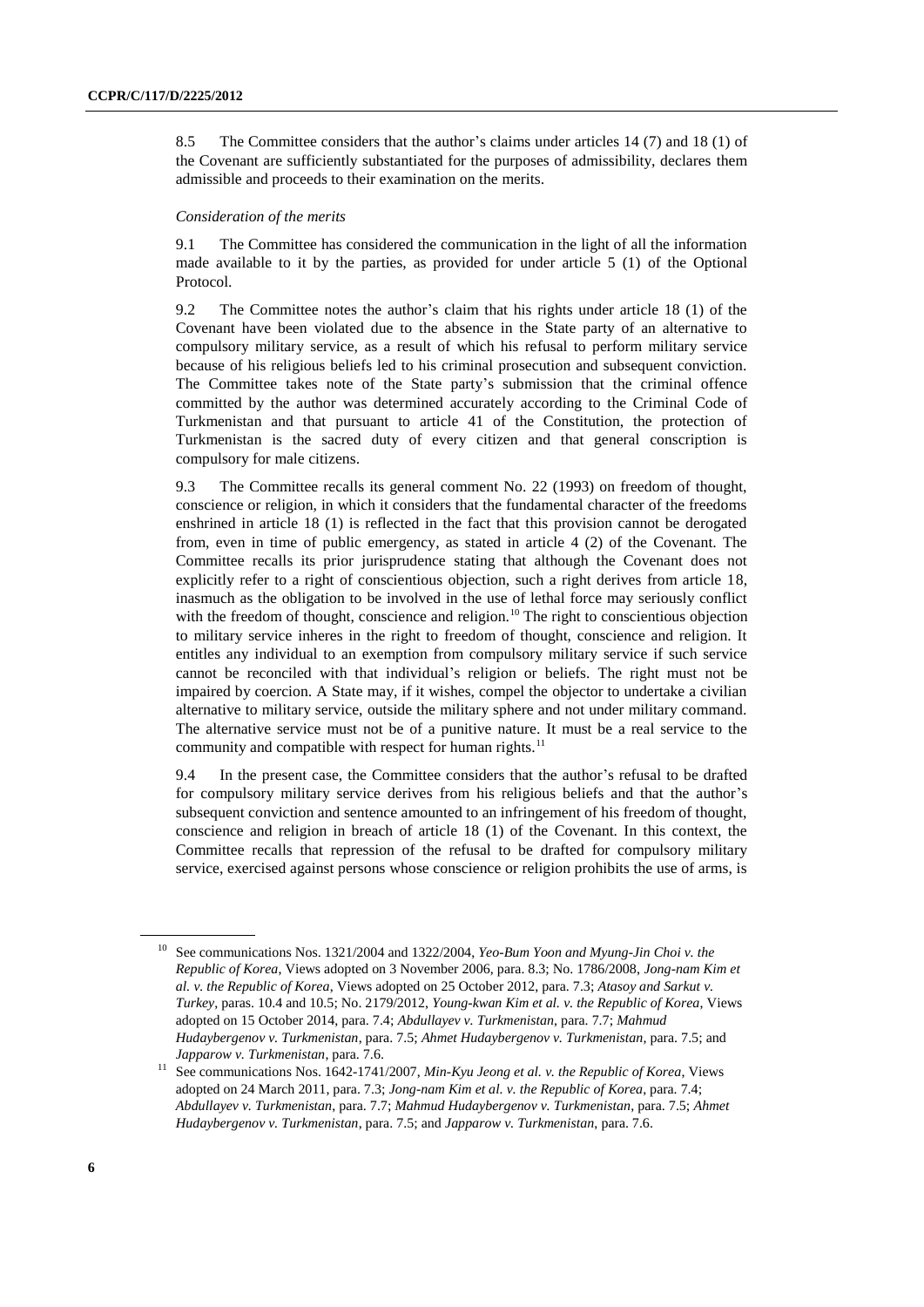incompatible with article  $18$  (1) of the Covenant.<sup>12</sup> It also recalls that during the consideration of the State party's initial report under article 40 of the Covenant, the Committee expressed its concern that the Military Service and Military Duty Act, as amended on 25 September 2010, does not recognize a person's right to exercise conscientious objection to military service and does not provide for any alternative military service, and recommended that the State party, inter alia, take all necessary measures to review its legislation with a view to providing for alternative service.<sup>13</sup> Accordingly, the Committee finds that, by prosecuting and convicting the author for his refusal to perform compulsory military service due to his religious beliefs and conscientious objection, the State party has violated his rights under article 18 (1) of the Covenant.

9.5 The Committee notes the author's claim under article 14 (7) of the Covenant that he has been convicted and punished twice for his objection to perform compulsory military service. The Committee also notes that, on 13 February 2012, Azatlyk District Court convicted the author under article 219 (1) of the Criminal Code for his refusal to perform compulsory military service, handing down a conditional sentence with one year of probation, and that he was again convicted by Berkararlyk District Court in the city of Ashgabat under article 219 (1) of the Criminal Code on 3 March 2015 and sentenced to two years of "correctional labour". The Committee further notes the author's submission that article 18 (4) of the Military Service and Military Duty Act permits repeated call-up for military service and stipulates that a person refusing military service is exempt from further call-up only after he has received and served two criminal sentences.

9.6 The Committee notes the State party's assertion that the author's claim that he was convicted twice for the same offence is unfounded, because, inter alia, the two criminal offences were committed at different points in time and comprise separate corpus delicti. Therefore, the author can be held criminally liable for each of the offences.

9.7 The Committee recalls its general comment No. 32 (2007) on the right to equality before courts and tribunals and to a fair trial, in which it states that article 14 (7) of the Covenant provides that no one shall be liable to be tried or punished again for an offence of which they have already been finally convicted in accordance with the law and penal procedure of each country. Furthermore, repeated punishment of conscientious objectors for not having obeyed a renewed order to serve in the military may amount to punishment for the same crime if such subsequent refusal is based on the same constant resolve grounded in reasons of conscience (paras. 54-55). The Committee notes that, in the present case, the author has been tried and convicted twice under the same provision of the Turkmen Criminal Code on account of the fact that, as a Jehovah's Witness, he objected to and refused to perform his compulsory military service. Accordingly, in the circumstances of the present communication, the Committee concludes that the author's rights under article 14 (7) of the Covenant have been violated.

10. The Committee, acting under article 5 (4) of the Optional Protocol, is of the view that the facts before it disclose a violation by the State party of articles 14 (7) and 18 (1) of the Covenant.

11. In accordance with article 2 (3) (a) of the Covenant, the State party is under an obligation to provide the author with an effective remedy. This requires it to make full reparation to individuals whose Covenant rights have been violated. Accordingly, the State

<sup>12</sup> See *Min-Kyu Jeong et al. v. the Republic of Korea*, para. 7.4; *Jong-nam Kim et al. v. the Republic of Korea*, para. 7.5; *Atasoy and Sarkut v. Turkey*, paras. 10.4 and 10.5; *Young-kwan Kim et al. v. the Republic of Korea*, para. 7.4; *Abdullayev v. Turkmenistan*, para. 7.8; *Mahmud Hudaybergenov v. Turkmenistan*, para. 7.6; *Ahmet Hudaybergenov v. Turkmenistan*, para. 7.6; and *Japparow v. Turkmenistan*, para. 7.7.

<sup>&</sup>lt;sup>13</sup> See CCPR/C/TKM/CO/1, para. 16.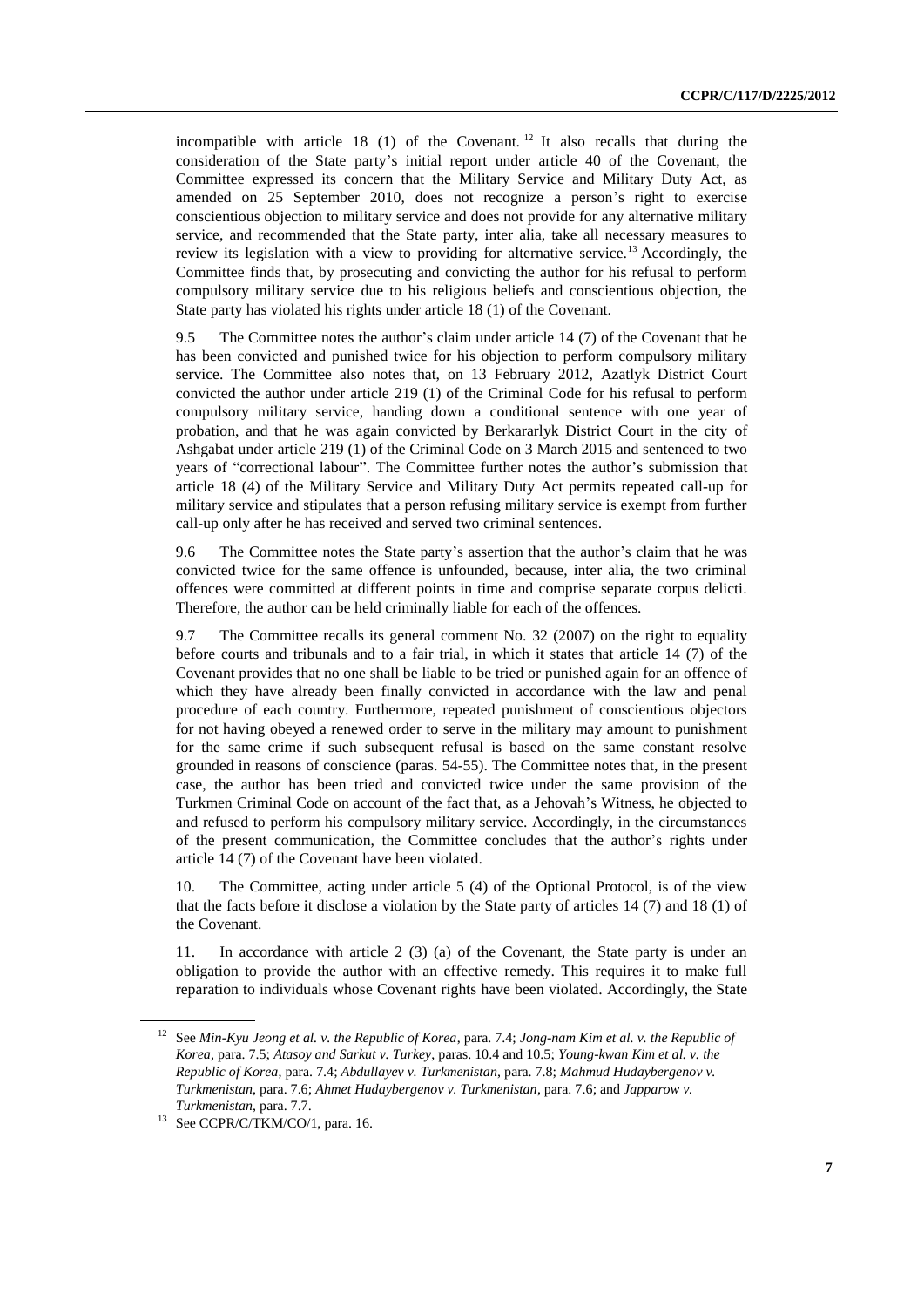party is obligated, inter alia, to expunge the author's criminal record and to provide him with adequate compensation. The State party is also under an obligation to avoid similar violations of the Covenant in the future. In this connection, the Committee reiterates that the State party should revise its legislation in accordance with its obligation under article 2 (2) of the Covenant, in particular the Military Service and Military Duty Act, as amended on 25 September 2010, with a view to ensuring the effective guarantee of the right to conscientious objection under article 18 (1) of the Covenant.<sup>14</sup>

12. Bearing in mind that, by becoming a party to the Optional Protocol, the State party has recognized the competence of the Committee to determine whether there has been a violation of the Covenant and that, pursuant to article 2 of the Covenant, the State party has undertaken to ensure to all individuals within its territory and subject to its jurisdiction the rights recognized in the Covenant and to provide an effective and enforceable remedy when it has been determined that a violation has occurred, the Committee wishes to receive from the State party, within 180 days, information about the measures taken to give effect to the Committee's Views. The State party is also requested to publish the present Views and to have them widely disseminated in the official language of the State party.

<sup>&</sup>lt;sup>14</sup> See communications No. 2019/2010, *Poplavny v. Belarus*, Views adopted on 5 November 2015, para. 10; and No. 1992/2010, *Sudalenko v. Belarus*, Views adopted on 27 March 2015, para. 10.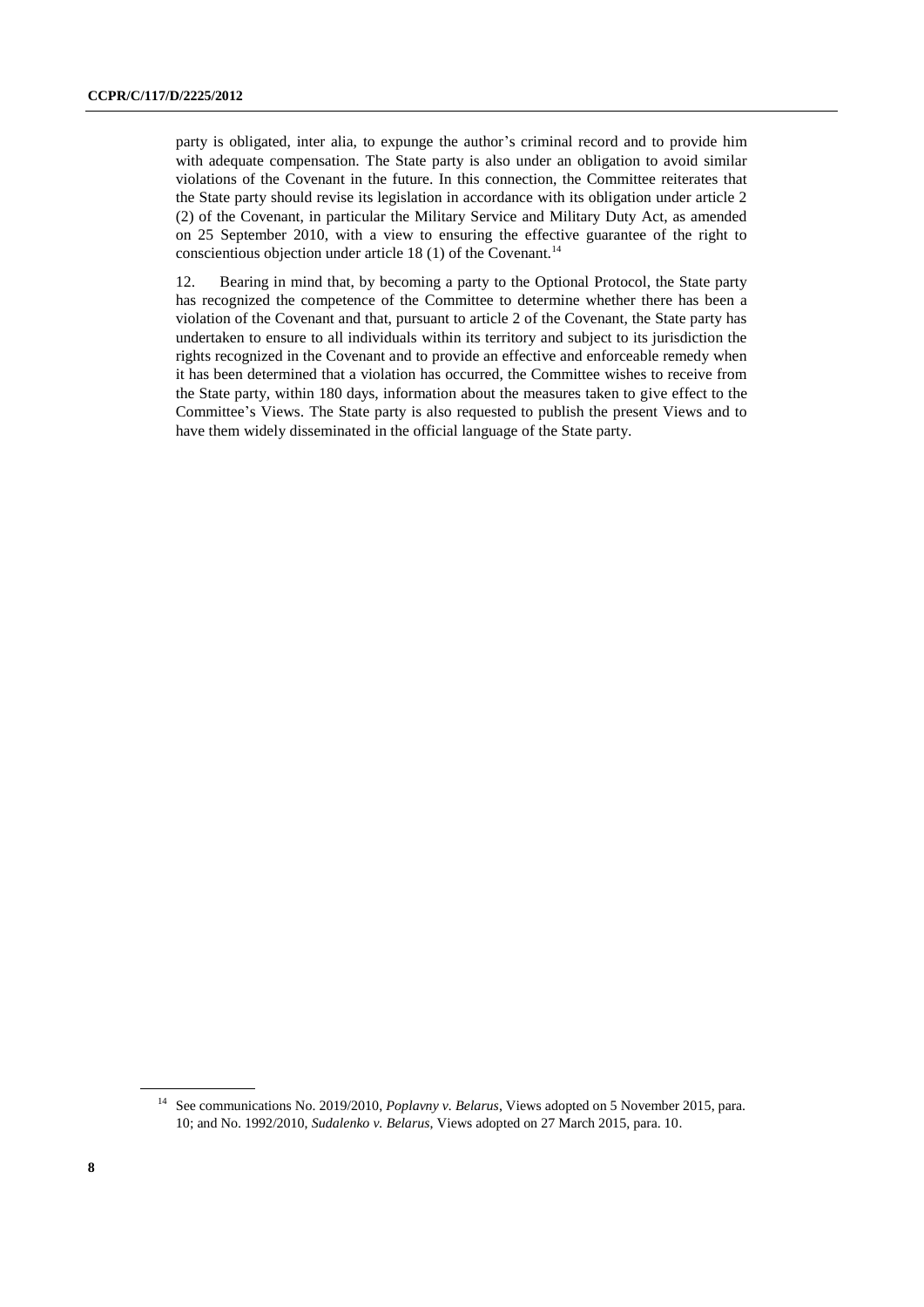## **Annex I**

### **Individual opinion of Committee member Yuji Iwasawa (concurring)**

I concur with the Committee's conclusion that the State party has violated the rights of the author under article 18 (1) of the Covenant, but for reasons different from the majority of the Committee.<sup>a</sup> I will retain my reasoning even though I may not find it compelling to repeat it in future communications.

<sup>&</sup>lt;sup>a</sup> For details, see *Abdullayev v. Turkmenistan*, appendix I (joint opinion of Committee members Yuji Iwasawa, Anja Seibert-Fohr, Yuval Shany and Konstantine Vardzelashvili).